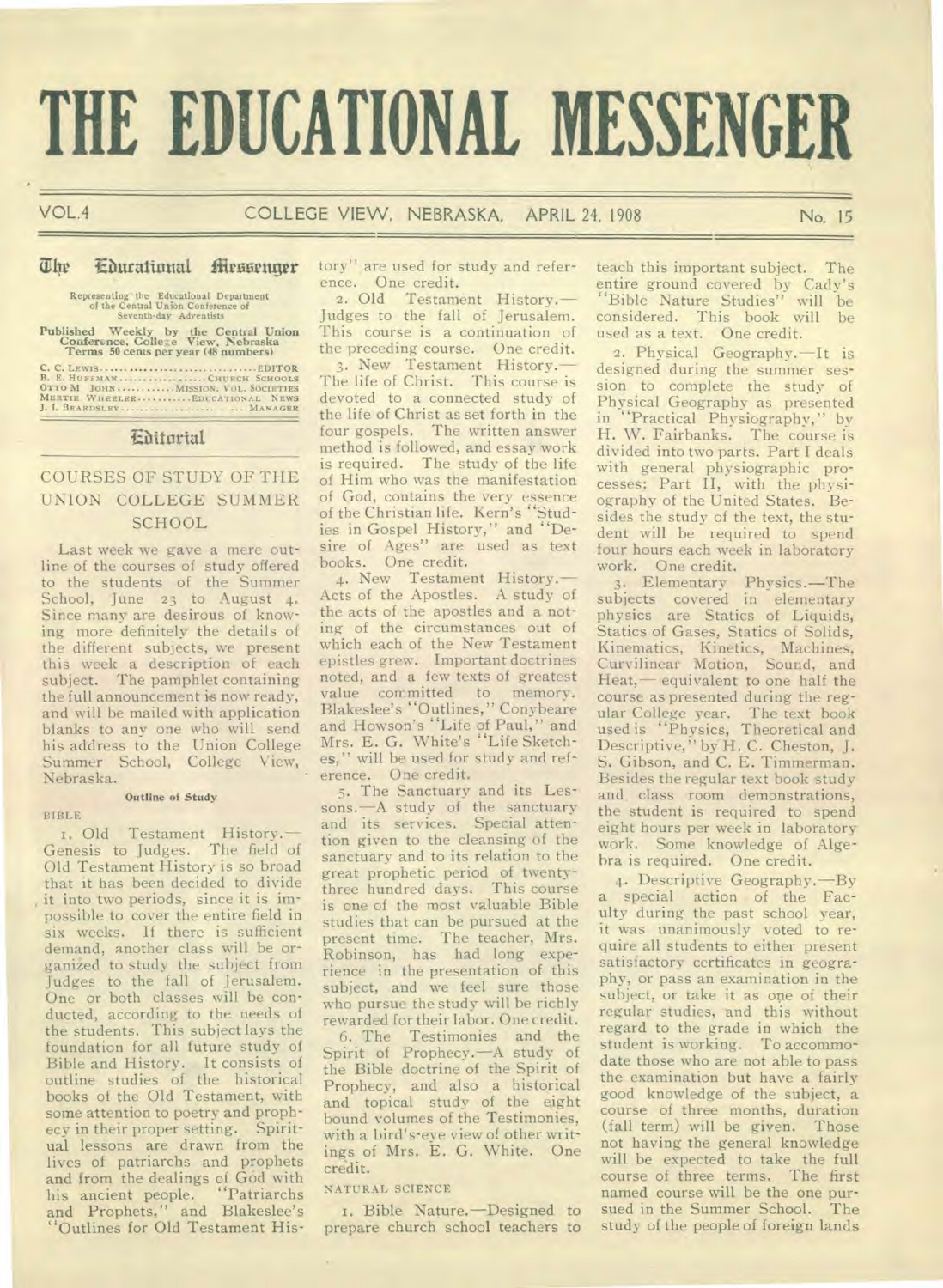in the light of missionary effort will be a special feature of this work. One Credit.

5. Physiology and Hygiene.— An elementary course in Overton's Physiology, such as is taken in the ninth grade in Union College. Prepares for Advanced Physiology. Advanced work if needed. One credit.

6. Botany.—The work given during the spring term of the twelfth grade at Union College. A study of roots, stems, leaves, flowers, and fruits. The student collects, analyzes, and preserves fifty specimens. One credit.

7. Agriculture.—A study of the fundamental principles of the Science of Agriculture. It embraces the elementary principles of farming, gardening, horticulture, floriculture, and propagation of plants. It is such a course as is required by many states for teachers' certificate. One credit.

#### MATHEMATICS.

1. Eighth grade Arithmetic.— Students entering this course must have a fair, common school knowledge of the subject, as the whole 8th year's work will be covered. Careful attention will be given to the operations of percentage, proportion, square and cube root, progressions, measurements of solids, and a brief consideration of the metric system. Milne's Standard Arithmetic will be used as text. Three credits.

2. Advanced Arithmetic.— In the work in Advanced Arithmetic attention will be given to proofs of the fundamental operations, short cuts, factors and multiples, fractions, weights and measures, in cluding the metric system, longitude and time, powers and roots, mensuration, ratio and proportion, miscellaneous problems, and questions from teachers' examinations. Lyman's Advanced Arithmetic will be used as text. One credit.

3. Algebra. - In this course Well's New Higher Algebra is begun. The course includes work in the fundamental operations, simple equations, factors, multiples, and fractions. Students taking this course will be able to join the tenth grade class in Algebra at the beginning of the fall term of the College. One credit.

#### ENGLISH

I. Grammar I.—Rapid review of Bell's No. 3, for students who have some knowledge of the subject but wish to study special topics in grammatical structure, or to

review before going on to advanced work. Especially good in connection with course 3 for teachers who have not studied Grammar for a number of years, and hence feel somewhat "rusty" in the subject. One credit.

2. Grammar II.-Advanced. Kimball's "English Sentence." A comprehensive review of the principles of sentence structure. Especially valuable as a link between Grammar and Rhetoric. Clauses are considered in their relation to the sentence and to thought expression, and special attention is given to the difficult idioms of the English language. Union College students who have missed grades through coming in late in the fall term will find this an excellent opportunity to make up work. One credit.

3. Grammar III.—A course in methods. Fundamental principles of language instruction, including a comparison of different methods. The special features of Bell's Language Series. How to handle the grammars. Class drill in teaching. One credit.

4. Word Analysis.—A class will be organized in Word Analysis if sufficient requests for the subject are presented. Students coming to Union College from other schools frequently have nothing to present in this subject from their previous work. Hereafter, students of the College taking ninth or tenth grade English without previous training in Word Analysis will be required to complete the subject as a condition to receiving credit in the year of English in which they are entering. The Summer School will furnish students who know they are lacking credit in this subject an opportunity to make up the study without interference with regular work. One credit.

5. Rhetoric I.—Bell's No. 5. An equivalent to the spring term of Bell's No.5, with sufficient review in principles of grammatical structure and synonyms to assist in composition writing. Special subjects are Punctuation, Figures of Speech, Prosody, with special intensive study of Whittier's "Snow Bound," and Lowell's "Vision of Sir Launfall." Two short themes weekly, twelve in all, embracing the four forms of discourse; namely, narration, description, exposition, and argumentation. The course is designed to accommodate students who have some knowledge of the principles of Rhetoric, but who have had little or no practise in carefully

revised theme writing. Also for academic students who have been conditioned in the gth grade work. Students in the 10th grade composition who have been conditioned in punctuation may make up the condition by taking this course.

6. Rhetoric IL—A course in paragraph writing, chiefly exposition, based on Scott & Denny's "Paragraph Writing." Short daily themes will be required and will be carefully criticised and returned to the student for correction. Newcomer's "Elements of Rhetoric" will be used as a basis of theme correction.

Students having credits to make up in Advanced Rhetoric may take this course upon recommendation of the instructor. One credit.

7. Literature.—Eleventh grade. An outline of English and American Literature based on Bell's No. 5, Part I. Studies in elements of Literature. Readings from illustrative selections in Part I; also a study in Biblical Literature, based on the book of Job. This course will be of special interest to teachers who have the problem of handling literature in the church school in such a way as to inspire the children under their charge and lead them to the best treasures of the storehouse of literature. In the regular work of Union College this course is given throughout the year as a drill, classes meeting twice a week. For 1908 three credits in Academic Literature will be pre-requisite to College Rhetoric, courses 16-18. The Summer School will afford an opportunity to such students as can not conveniently make their credits in Academic Literature during the school year.

Remarks: It will be noted that Courses 2,  $4$ ,  $5$ ,  $6$ , and  $7$  are adaptations of Academic and College courses and receive due credit as such. Courses I and 3 are designed primarily for teachers and will prepare for teachers' examination. Classes will be offered in Courses 4,  $6$ , and  $7$  in case a sufficient number of requests for these subjects are sent in before the opening of the Summer School. MANUAL TRAINING

Designed to prepare teachers to conduct work with children in school gardening, chair caning, wood work, sewing, and paper and cardboard sloyd.

Manual Training is not one of the "drills," but a study occupying the same time and receiving the same attention as any other full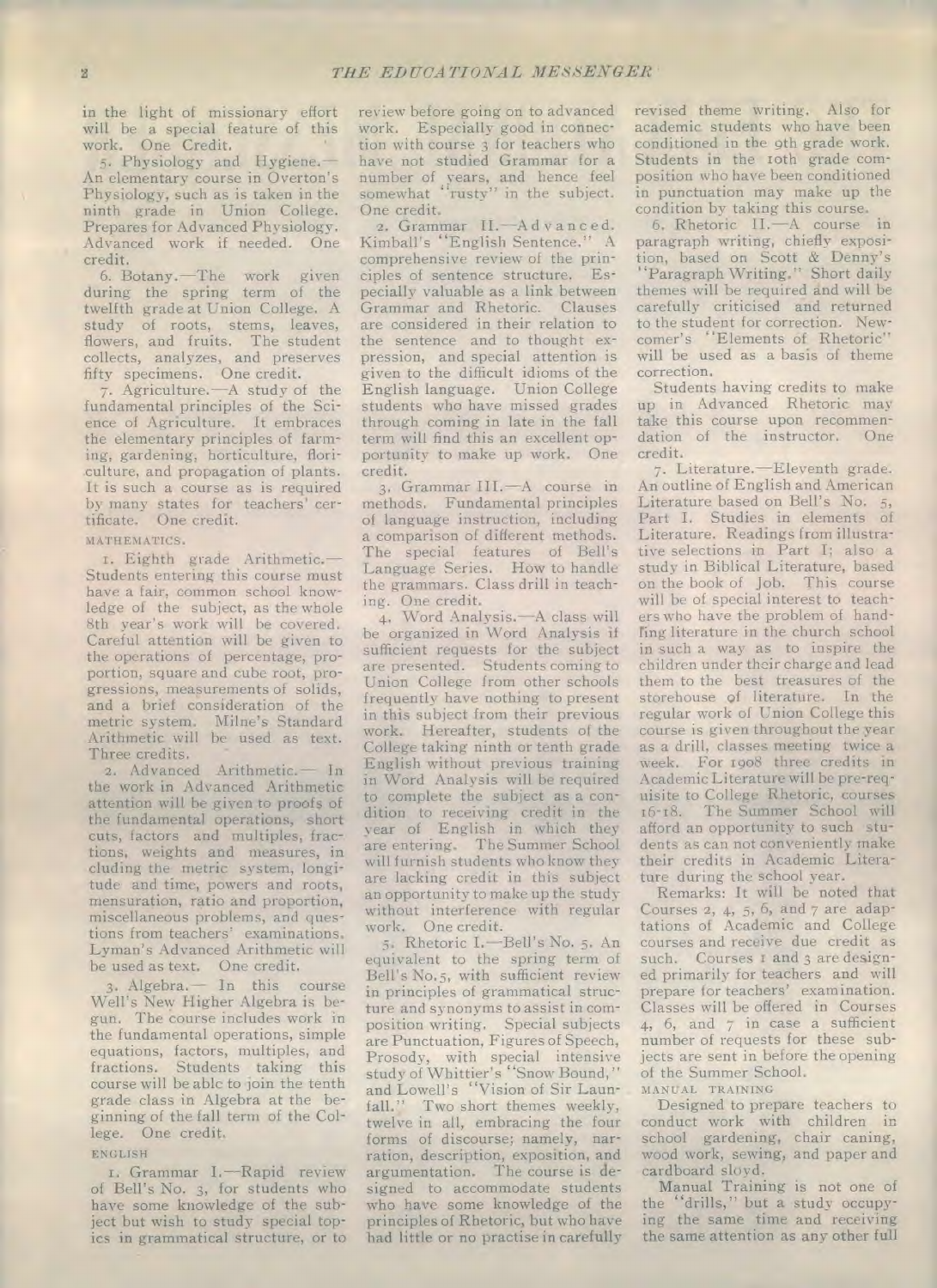study; namely, four hours a day.

The instruction given in chair caning will include a thorough study of the botany, geography, and preparation and commercial value of cane and reed, together with the care and various uses of this material. The ordinary method of caning chairs will be fully worked out on a useful model by each member of the class. The "star pattern" will be given to those who have at some time learned the common pattern.

The course in wood work will be necessarily brief. It will include instruction in mechanical drawing; use and history of the common tools; elementary principles, such as planing, sawing, and squaring a board, driving a nail, setting a screw, making simple joints, etc.; construction work as applied in useful objects; structure and use of common woods, together with the geography and preparation of the same. This instruction will be given with direct reference to the class room.

The sewing will include instruction in the various stitches and their application to useful work, how to introduce this industry into the school room, appliances and methods which will assist the teacher in making this work a success.

Paper and cardboard work will provide instruction in paper folding cutting, mounting, and modeling, card sewing and embossing, simple, mechanical drawing, and cardboard modeling. The application of the foregoing features to useful articles will receive special attention. The development of primary numbers in connection with this line of work will receive careful attention. Sufficient instruction will be given in this line to cover one year's work in grades one, two, and three.

A thoroughly competent and practical man has been secured to conduct the class in school gardening and in this class special attention will be given to the conduct of this line of work in a church school. One credit.

EDUCATION

1. Pedagogy.—A study of the Spirit of Prophecy upon the principles of education. The object of this course is to give the pupils a working knowledge of the principles of Christian education. As a basis for further pedagogical study, "Education," by Mrs. E. G. White, is first studied, in which the following general subjects are

## **Who is YOUR Tailor?**

Next time you want a suit, or some pressing or repairing, try the

*UNION COLLEGE TAILORS* 

**Special rates to students. Rooms in basement of College Building. C. A. TUCKER** Dr. S. S. SHEAN <br>Jeweler Dotician **Optician** 

*LINCOLN - 1123 0 St. NEBRASKA*  USE OUR **PHONE College View Lumber Co.** 

## **H.** D. Enslow, Sec'v.

considered: First Principles, The Master Teacher, Nature Teaching, The Bible as an Educator, Physical Culture, Character Building, The Under Teacher, The Higher Course. In addition, the instruction on church school work found in Vol. VI of the Testimonies will be carefully studied. One credit.

2. Educational Psychology.— The facts and principles of mental science applied to the work of the school room. For the purpose of illustrating the application of general laws, methods of teaching practical branches of study are considered. The text is Baldwin's "Psychology Applied to the art of Teaching." One credit.

3. School Management.—A careful study of the principles governing the work of organizing and conducting a good church school. Special attention will be given to the relations existing between parents and teacher, teacher and children, the school board and the church, the teacher and school board, also the teacher's work of organizing the school, moving classes, hearing recitations, and conducting study periods. Incentives to study and methods of discipline will receive more than a passing notice. One credit.

4. Primary Methods.—In this class actual lessons will be developed following the outline for Primary Bible and Nature as given in the "Church School Manual" just out. Sufficient variety will be presented to give the teacher a clear insight into the plan and development of the primary course of study in Bible and Nature. Special features of this work will be the development of suitable seat-work. learning appropriate songs, and memory verse devices.

Methods in reading and spelling will include a thorough exposition of the "Rational Method," together with various devices for overcoming common defects in primary reading; the relation of the reading subject matter to the Bible and Nature Lessons, and rimary language work. The "True Education Readers," Books One, Two, and Three will form the basis of this work.

The development of primary number work will be studied with reference to arranging suitable school room exercises for primary members.

*(To be concluded.)* 



## **Union College Seed Department**

We have made arrangements to furnish all kinds of Garden Seeds and Nursery Supplies. Seed corn a specialty. Send us a list of seeds wanted. We can do as well by you as other dealers, and may be able to save you money. Your patronage will be a help to us. Address **UNION COLLEGE SEED DEPARTMENT** 

**College View, Nebraska** 

UNION COLLEGE DRESS MAKING ROOMS

Long Experience. Work first class and fully guaranteed. Prices moderate.

ROOM 13 - COLLEGE BASEMENT